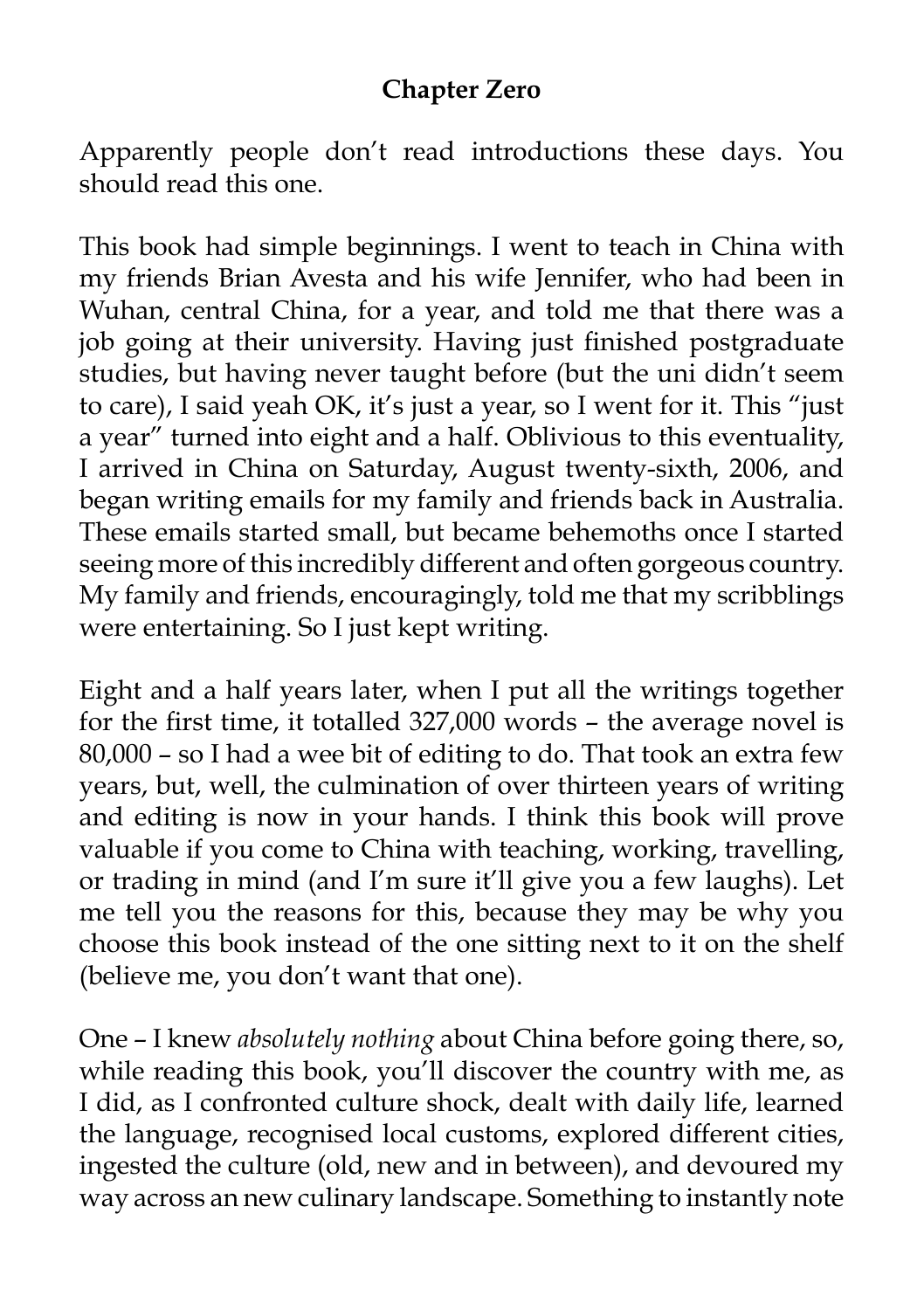is that most of what you know about China is *probably completely wrong*. Everything I thought was.

Two – I'm a pretty average Aussie, which means I have DNA from all over Europe, I came from a blue-collar family, had a decent, if unfocussed, education. Also, I'm a great lover of Australian slang and the dry Australian sense of humour, and they're spattered throughout these pages – so this book is an average Australian's reaction to street-level life in China.

Three – I didn't go straight to Beijing or Shanghai. In fact, in terms of a foreigner-friendly city, I arguably began my life in China at the opposite end of the spectrum – Wuhan, in Hubei province. This means that I have a more rounded perspective in terms of accurately describing life here…everyone who just went to Beijing for the Olympics in 2008 saw *nothing* of the "real" China. Me, on the other hand, have seen everything from Hilton-style hotels to communal toilets which are just holes in the ground behind a wall; everything from international cities like Shanghai and Hangzhou, to tiny rural towns with a single dirt street and locals who welcome you as warmly as any family member. I also actively tried as much of the local food wherever I travelled (many foreigners here just run to McDonalds), so this book is useful for more adventurous readers.

And the last reason, a *major* reason, is what might be called *footnotes*, which are all within brackets that look like this "[ ]", and are in *italics.* Therefore, whenever you see a comment that [*looks like this*], this is a *footnote*. This is *my more experienced reactions to what I wrote earlier*. More specifically, I began writing these writings from 2006, and I started trying to seriously edit them around 2010 or 11. When I reread the originals, I saw that I got a *lot* of things wrong, so these retrospective footnotes have become a real bonus, because you get both my initial reaction *and* time-given retrospect; they're often *wildly* different.